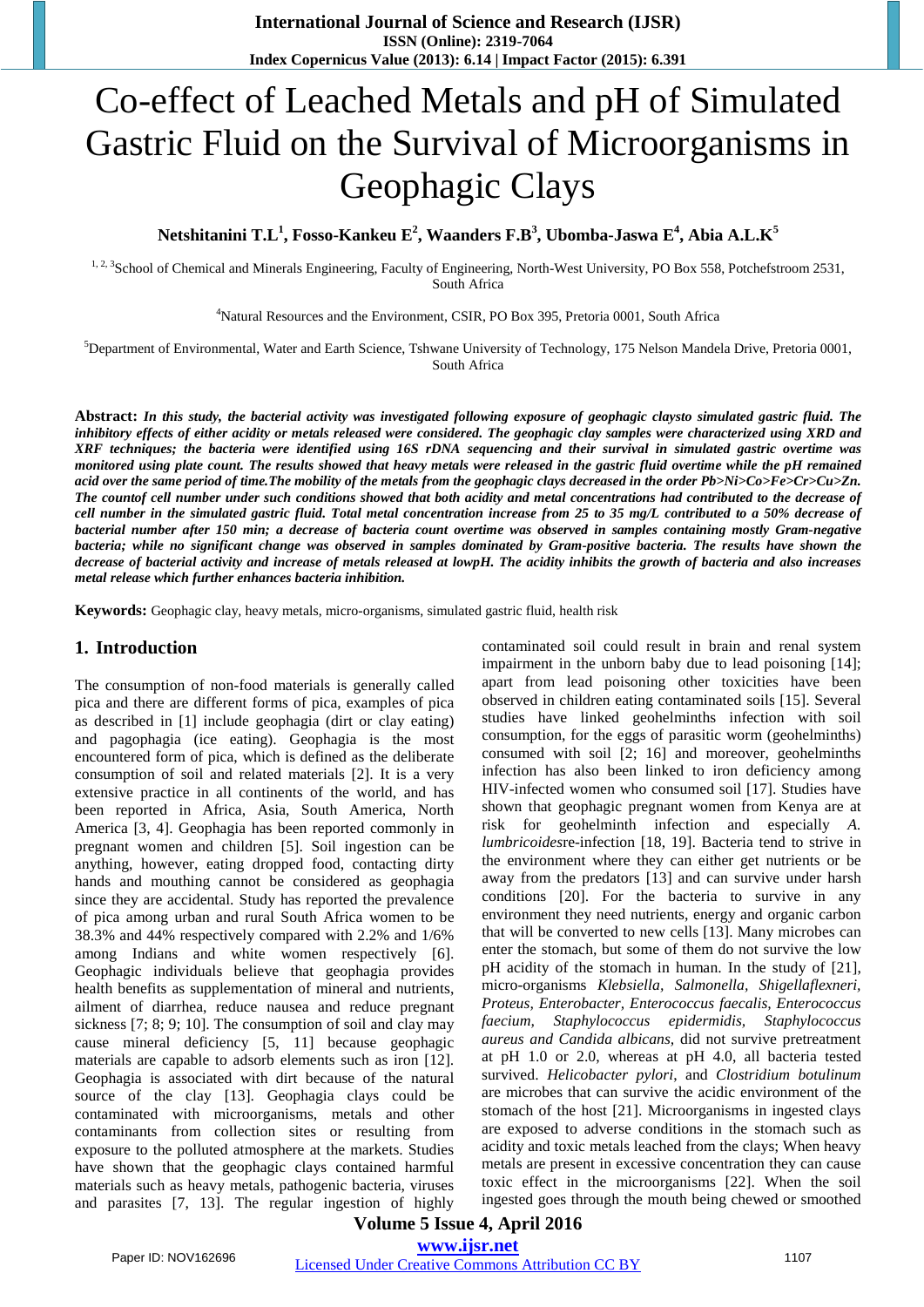and then to the gastrointestinal tract there are so many possible reactions that happen. It is however uncertain what could be the combined effect of acidity and metal toxicity on the load of microorganisms in geophagic clays ingested. In this study, there is an attempt to predict the survival of microorganisms following concurrent exposure to acidic gastric fluid and leached metals.

# **2. Methodology**

# **Materials**

Samples were purchased from markets in Pretoria and Potchefstroom and mined from the respective sources. The collected clay samples were packed into sterile plastic bags. The bags were sealed and labelled and then transported to the laboratory for analysis. Samples were kept in the refrigerator at 4ºC until analyzed.

## **DNA sequence**

Samples from the market and mining sites were ground and homogenized into fine powders using mortar and pestle. Genomic DNA was extracted from  $\pm 250$  mg of each of the six clay samples using the ZR Soil Microbe DNA Mini Prep kit™ according to the manufacturer's instruction. DNA concentrations were determined spectrophotometrically with a Nano-Drop spectrophotometer (Thermo Scientific). Then extracted DNA samples were sent to a commercial biotechnical company for sequencing using Next Generation Sequencing (NGS).

# **Leaching of metals using simulated gastric fluid**

The simulated gastric fluid was prepared by dissolving 60.06 g glycine in 1.9 L of deionized water and adjusting the pH to 1.54 by adding concentrated HCl. The solution was then brought to a volume of 2 L and incubated at 37ºC for 30, 60, 90, 120 and 150 mins. Hundred milliliter (100 mL) of the simulated gastric fluid was added into a bottle containing 1 g of clay sample, the mixture was placed in an incubator with shaker set at a speed of 120 rpm at 37ºC. Subsequently, 5 mL samples were collected at 30, 60, 90, 120 and 150 mins intervals using a 45 µm nitrocellulose syringe filter. The pH of the mixture was simultaneously determined at each sampling period. The filtered solution was diluted by adding 15 mL of deionized water prior to analysis. The metal concentrations in the leachates were then determined using an inductively coupled plasma optical emission spectrometer (ICP-OES).

# **Characterization of clay**

Mineralogical studies of the geophagic clays were carried out using an X-ray diffractometer (XRD). The samples were ground and homogenized to a fine powder and small amounts of powdered samples were loaded on sample holders and mounted in the Philips PW 3710 XRD X-ray diffractometer system for identification of the mineral phases. The XRD equipment, which operated at 40 kV and 45 mA, was equipped with a Cu-K*α* radiation tube and a graphite monochromator. Samples were scanned at a speed of 1°2θ/min; at a covering range of 2°2θ to 70°2θ. A PW 1877 automated powder diffraction (APD). X'PERT Data Collector software package was employed to capture raw data and a Philips X'PERT Graphics and Identity software package was used for qualitative identification and semiquantitative analyses of the minerals. Concentrations of major and trace metals was determined using an X-ray fluorescent spectrophotometer.

# **Microbial Analysis**

To determine the subsistence of microorganisms in the simulated gastric fluid, 1 mL of solution was collected from the mixture of clay samples and simulated gastric fluid after 30, 60, 90, 120 and 150 mins then aseptically transferred into a test tube containing 9 mL of sterile distilled water and homogenized using a vortex. Serial dilution was done up to 10-5 dilution. Hundred µL of the diluted samples as well as the undiluted samples was inoculated to the freshly prepared Brilliance *E. coli*/coliform medium (Oxoid, SA) and incubated at 35°C for 48 h; the distinctive colonies identified by color or shape were counted and expressed as CFU/mL. Individual colonies were sub-cultured in the fresh Brilliance *E. coli*/coliform medium (Oxoid, SA) and incubated at 35°C for another 48 h and then finally sub-cultured in the nutrient agar plate ("Lab-Lemco" powder 1.0; yeast extract 2.0; peptone 5.0; sodium chloride 5.0; agar 15.0; pH  $7.4 \pm 0.2$  at 25°C; gram per one liter; Merck Chemicals, SA) under the above conditions. The isolated cultures were sent to a commercial biotechnical laboratory for the identification of microorganisms through the sequencing of the 16S rDNA.

# **3. Results and Discussion**

# **Chemical composition**

Results obtained for the major oxides (Table 1) show the average SiO₂ values ranged from 15.56% - 55.62% with the highest value recorded from samples collected at Ikageng source (sample A) while the samples from Pheramindi source (sample E) exhibited the lowest value. The concentrations of  $Al_2O_3$  ranged from 5.17% - 33.15% in the clay samples. Oxides of Si, Al, and Fe made up the greatest percentage of major element oxides in all the geophagic clay samples (Table 1). Results presented in Table 1 indicate that the concentration of  $\text{Al}_2\text{O}_3$  was lower in sample E than other samples. The concentrations of oxides of Ca, Mg, and Na, were relatively low in all the geophagic clay samples and were less than 0.6%. Low abundance of MgO and  $K_2O$ shows a lack of expandable clays [7]. A high ratio of  $SiO_2/Al_2O_3$  is related to the quartz content of the sample.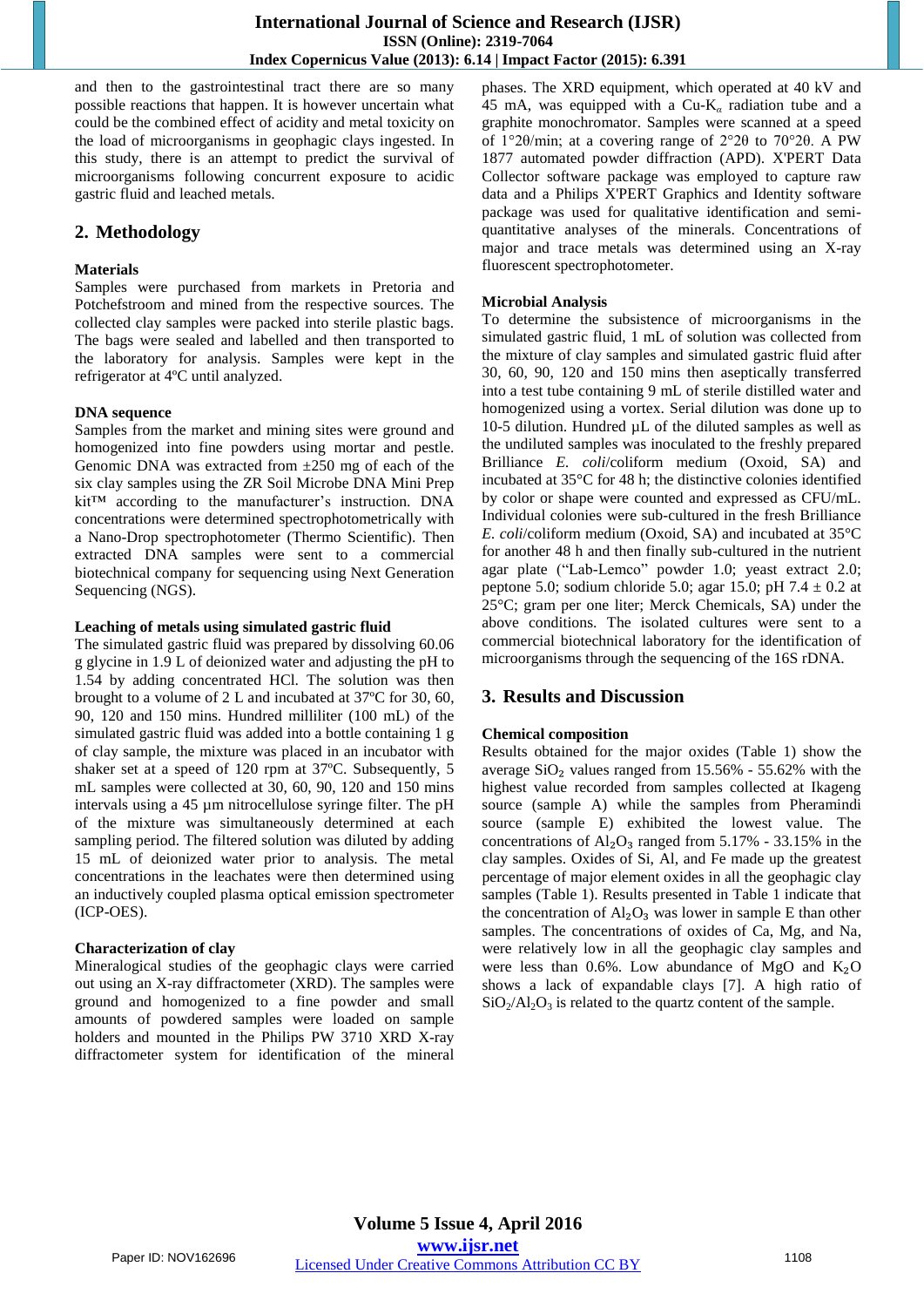# **International Journal of Science and Research (IJSR) ISSN (Online): 2319-7064 Index Copernicus Value (2013): 6.14 | Impact Factor (2015): 6.391**

| Oxide                          | <b>Samples</b> |          |              |             |            |            |
|--------------------------------|----------------|----------|--------------|-------------|------------|------------|
| concentration                  | <i>Ikageng</i> | Ikageng  | Phelandavha  | Phelandavha | Pheramindi | Pheramindi |
| $(wt \, \%)$                   | source         | market   | source       | Market      | source     | market     |
| SiO <sub>2</sub>               | 55.62          | 55.37    | 51.79        | 47.83       | 15.57      | 50.72      |
| TiO <sub>2</sub>               | 1.04           | 0.96     | 0.89         | 0.92        | 0.076      | 5.76       |
| $Al_2O_3$                      | 26.07          | 25.55    | 28.32        | 29.56       | 5.18       | 33.15      |
| Fe <sub>2</sub> O <sub>3</sub> | 12.6           | 13.45    | 15.23        | 18.55       | 58.35      | 9.03       |
| MnO                            | 0.008          | 0.01     | 0.1          | 0.03        | 0.012      | 0.04       |
| MgO                            | 0.41           | 0.39     | 0.45         | 0.21        | n.d        | 0.21       |
| CaO                            | 0.12           | 0.11     | 0.02         | 0.01        | 0.17       | 0.09       |
| Na <sub>2</sub> O              | 0.53           | 0.52     | 0.19         | 0.2         | 0.5        | 0.06       |
| $K_2O$                         | 3.13           | 3.02     | 2.5          | 1.98        | 0.74       | 0.46       |
| $P_2O_5$                       | 0.11           | 0.13     | 0.24         | 0.31        | 0.08       | 0.11       |
| $Cr_2O_3$                      | 0.03           | 0.03     | 0.04         | 0.03        | 0.25       | 0.08       |
| Co2O3                          | $\Omega$       | $\Omega$ | 0.01         | 0.013       | 0.044      | $\Omega$   |
| N <sub>i</sub> O               | 0.009          | 0.009    | 0.009        | 0.011       | 5.5        | 0.01       |
| CuO                            | 0.006          | 0.008    | 0.013        | 0.009       | 0.011      | 0.01       |
| ZnO                            | $\Omega$       | $\Omega$ | 0.008        | 0.008       | $\Omega$   | 0.007      |
| PbO                            | $\mathbf{0}$   | $\Omega$ | $\mathbf{0}$ | $\Omega$    | 1.12       | 0.01       |

#### **Table 1:** Results of major oxides (mass %) analysis of samples

#### **Mineralogical studies of clays**

X-ray diffraction patterns were obtained for representative geophagic clay samples (Table 2). The most abundant of the non-clay minerals was quartz (Ikageng samples and Phelandavha samples) and corresponded closely with  $SiO<sub>2</sub>$ values from major trace elements and oxides results. The sample from Pheramindi source contained the lowest amounts of quartz. The results show that kaolinite is a dominant clay mineral in the geophagic clay samples (except the samples from Ikageng). Kaolin minerals are used as medicines to treat diarrhea [2]. Others minerals in low abundance present in the samples were muscovite, gypsum, anatase and illite. The presence bentonite minerals in the sample from Ikageng market and not in the sample from the source might be due to contamination.

| Table 2: XRD results on geophagic clays |  |  |
|-----------------------------------------|--|--|
|                                         |  |  |

| Sample ID          | Minerals |   |                               |  |  |  |
|--------------------|----------|---|-------------------------------|--|--|--|
|                    | Ouartz   |   | Kaolinite Muscovite Bentonite |  |  |  |
| Ikageng source     | X        |   | X                             |  |  |  |
| Ikageng market     | X        |   | X                             |  |  |  |
| Phelandavha source | X        | X |                               |  |  |  |
| Phelandavha market | X        | X |                               |  |  |  |
| Pheramindi source  | X        | X |                               |  |  |  |
| Pheramindi market  | X        | x |                               |  |  |  |

#### **pH of extraction fluid over specified time**

The mobility of metals can be affected by certain factors such as pH, soil physical properties, mineralogical and chemical composition and fluid composition [12]. However, pH is the most essential parameter affecting the mobility of heavy metal in the soil. Geophagic clays have chemical properties which include pH, cation exchange and ion exchange which affect the interaction in the gastrointestinal tract [23]. Constant shaking was used in the present experiments to simulate the movement within the stomach. After two and a half hours, there was no difference in the pH of the mixture compared with the initial pH of the extractive fluid (Table 3). The noticeable change of pH observed in the leachate was from pH 1.32 to 1.67, which could be ascribed to the electrostatic neutralization of protons in solution by the negatively charged groups in the clays [24]. When there is a decrease in soil pH, metal solubility and availability increases [12]. The variation of the pH of the extracted fluid overtime was inconsistent and negligeable (Table 3). The change of pH could be also explained by the mineralogical composition of clay.

**Table 3:** pH variation during exposure of geophagic clays to simulated gastric fluid

|                   | Time (minutes)    |               |      |      |                        |      |  |
|-------------------|-------------------|---------------|------|------|------------------------|------|--|
| <b>Samples ID</b> | <b>Initial pH</b> | 30 min 60 min |      |      | 90 min 120 min 150 min |      |  |
| M1A               | 1.39              | 1.66          | 1.67 | 1.55 | 1.55                   | 1.56 |  |
| M2B               | 1.39              | 1.53          | 1.65 | 1.59 | 1.56                   | 1.57 |  |
| S <sub>1</sub> A  | 1.46              | 1.5           | 1.58 | 1.51 | 1.5                    | 1.48 |  |
| S2B               | 1.48              | 1.49          | 1.56 | 1.48 | 1.49                   | 1.56 |  |
| IIA               | 1.35              | 1.39          | 1.36 | 1.4  | 1.34                   | 1.35 |  |
| I2B               | 1.37              | 1.38          | 1.36 | 1.38 | 1.39                   | 1.4  |  |
| SI1A              | 1.41              | 1.44          | 1.38 | 1.37 | 1.34                   | 1.43 |  |
| SI <sub>2</sub> B | 1.4               | 1.41          | 1.42 | 1.41 | 1.42                   | 1.42 |  |
| P1A               | 1.44              | 1.44          | 1.45 | 1.44 | 1.4                    | 1.39 |  |
| P <sub>2</sub> B  | 1.45              | 1.4           | 1.44 | 1.47 | 1.43                   | 1.44 |  |
| SP <sub>1</sub> A | 1.36              | 1.4           | 1.41 | 1.39 | 1.41                   | 1.4  |  |
| SP <sub>2</sub> B | 1.34              | 1.34          | 1.42 | 1.42 | 1.43                   | 1.48 |  |

Results are expressed as mean  $\pm$ SE (n=2). I1A=Ikageng market; SI1A= Ikageng source; M1A=Phelandavha market; S1A= Phelandavha source P1A=Pheramindi market;

SP1A=Phelandavha source

*Dissolution of geophagic clays in simulated gastric fluid and subsequent behavior of metals*

Previous studies [25, 26] showed that metal bio-accessibility under low pH (acidic conditions) is consistent with an increased metal mobility in soils at low pH. Metals such as Pb, Ni, Co and Fe showed a high bio-accessibility with an increased mobility. The mobility of the metals was at a different pace during the leaching period and decreased in the order Pb>Ni> Co>Fe>Cr>Cu>Zn Zn (Fig 1a, 1b,1c, 1d, 2a, 2b,2c, 2d, 3a, 3b, 3c and 3b).

At the solid-liquid 2:100 higher concentration of metals compare to the solid-liquid 1:100 where there was the low amount of metals leached. For example, Fe concentration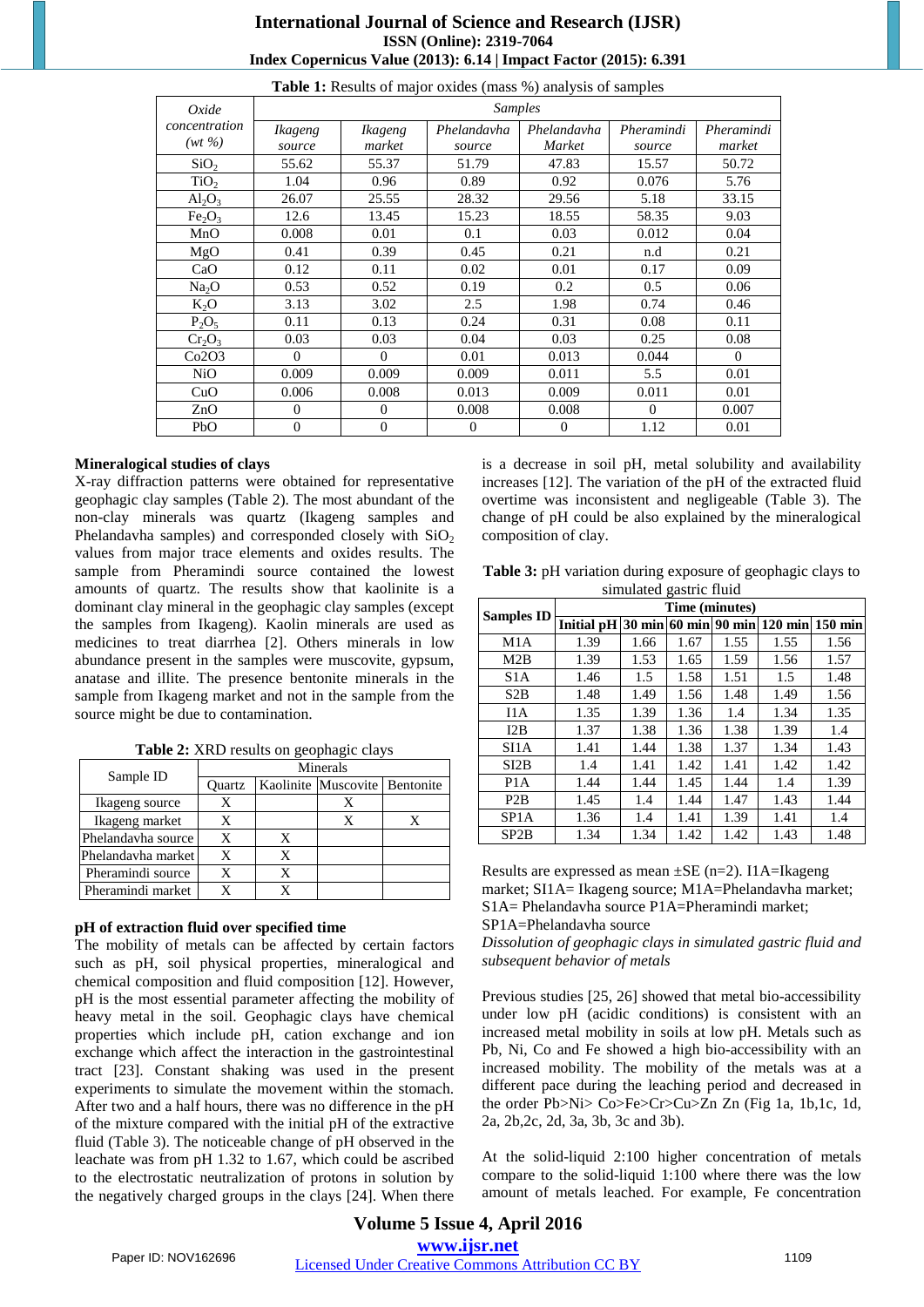# **International Journal of Science and Research (IJSR) ISSN (Online): 2319-7064 Index Copernicus Value (2013): 6.14 | Impact Factor (2015): 6.391**

ranged from2.44 to 6.04 mg/L at the solid-liquid 1:100, while an increase of the amount of Fe leached (4.85- 13.75 mg/L) was recorded at the solid-liquid 2:100 from the sample collected at Pheramindi field. The solid-liquid ratio therefore has a significant effect on the quantity of metal release. The average amount reported consumed by the pregnant women is 20g/day [27]. It ensues from the above that a once off ingestion of large amount of geophagic clays may expose the consumer to relatively high concentration of heavy metals.

Metals were released in various concentrations at different time periods of the leaching experiment. In all samples, Iron (Fe) was released in higher amounts as time increased. The effect of time on the release of metals from the geophagic clays shows that there is a relative increase in the release over time (Figures 1, 2 and 3). Most metals were released from the first 30 minutes while Cr was initially released after an hour in the Pheramindi samples.

Higher metals concentrations were released from the samples collected in Phelandavha (1A) and Pheramindi (P1A) as compared to the samples collected from Ikageng (I1A). For example, the average concentration of Fe and Cu released from 1A was 5.13 mg/L and 0.51 mg/L respectively, while from P1A the average concentration was 5.20 mg/L and 0.60 mg/L for Fe and Cu respectively. Comparatively lower amounts of metal was released from the I1A;, this was likely due to the presence of bentonite clay which has a high binding affinity for the metals and tends to immobilize the metals.



**Figure 1:** Amount of metal (mg/L) leached from the geophagic clays of Phelandavha: (A) Market sample S/L of 1/100; (B) Market sample S/L of 2/100; (C) Source sample S/L of  $1/100$ ; (D) Source sample S/L of  $2/100$ .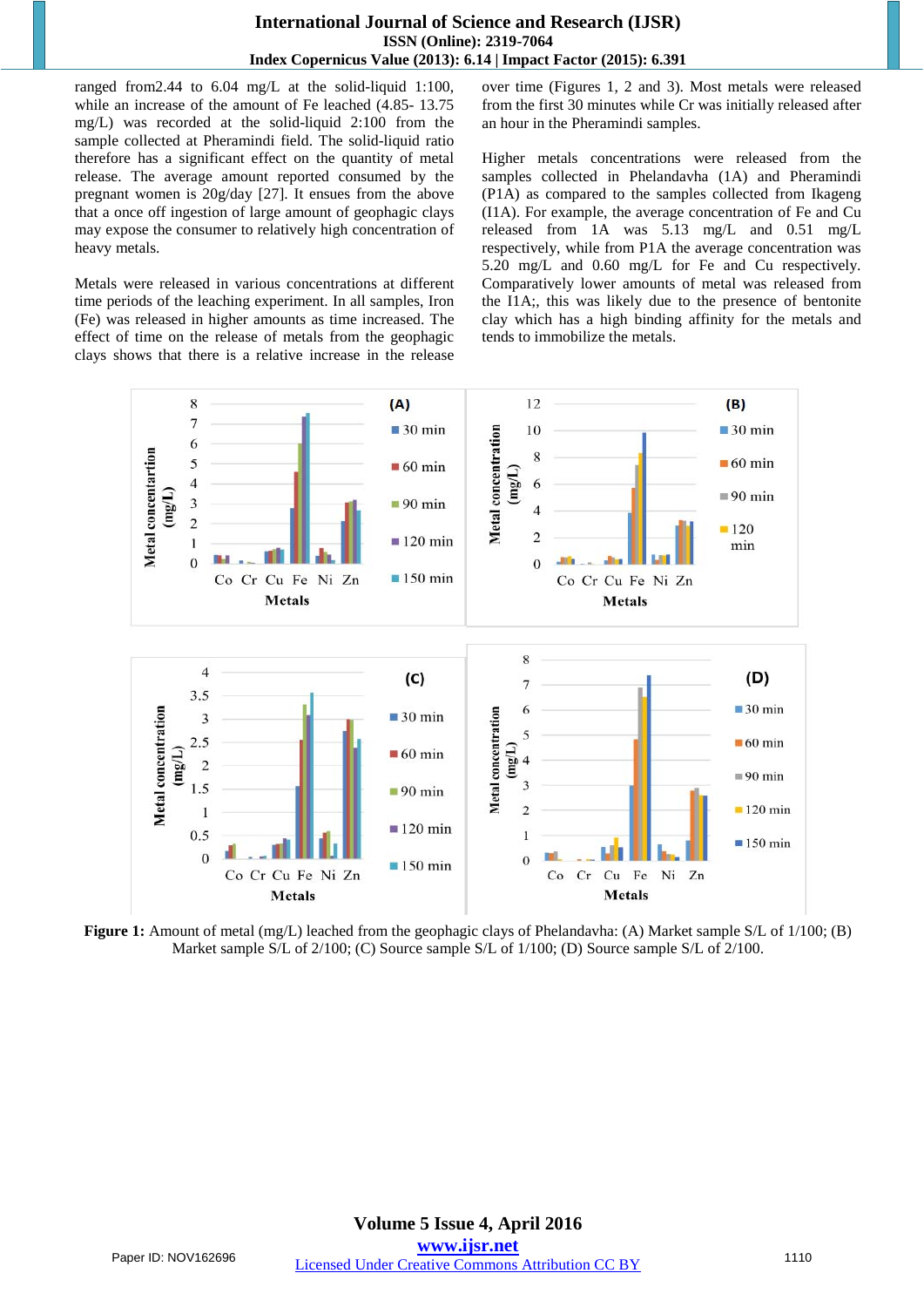**International Journal of Science and Research (IJSR) ISSN (Online): 2319-7064 Index Copernicus Value (2013): 6.14 | Impact Factor (2015): 6.391** 



**Figure 2:** Amount of metal (mg/L) leached from the geophagic clays of Ikageng: (A) Market sample S/L of 1/100; (B) Market sample S/L of 2/100; (C) Source sample S/L of 1/100; (D) Source sample S/L of 2/100.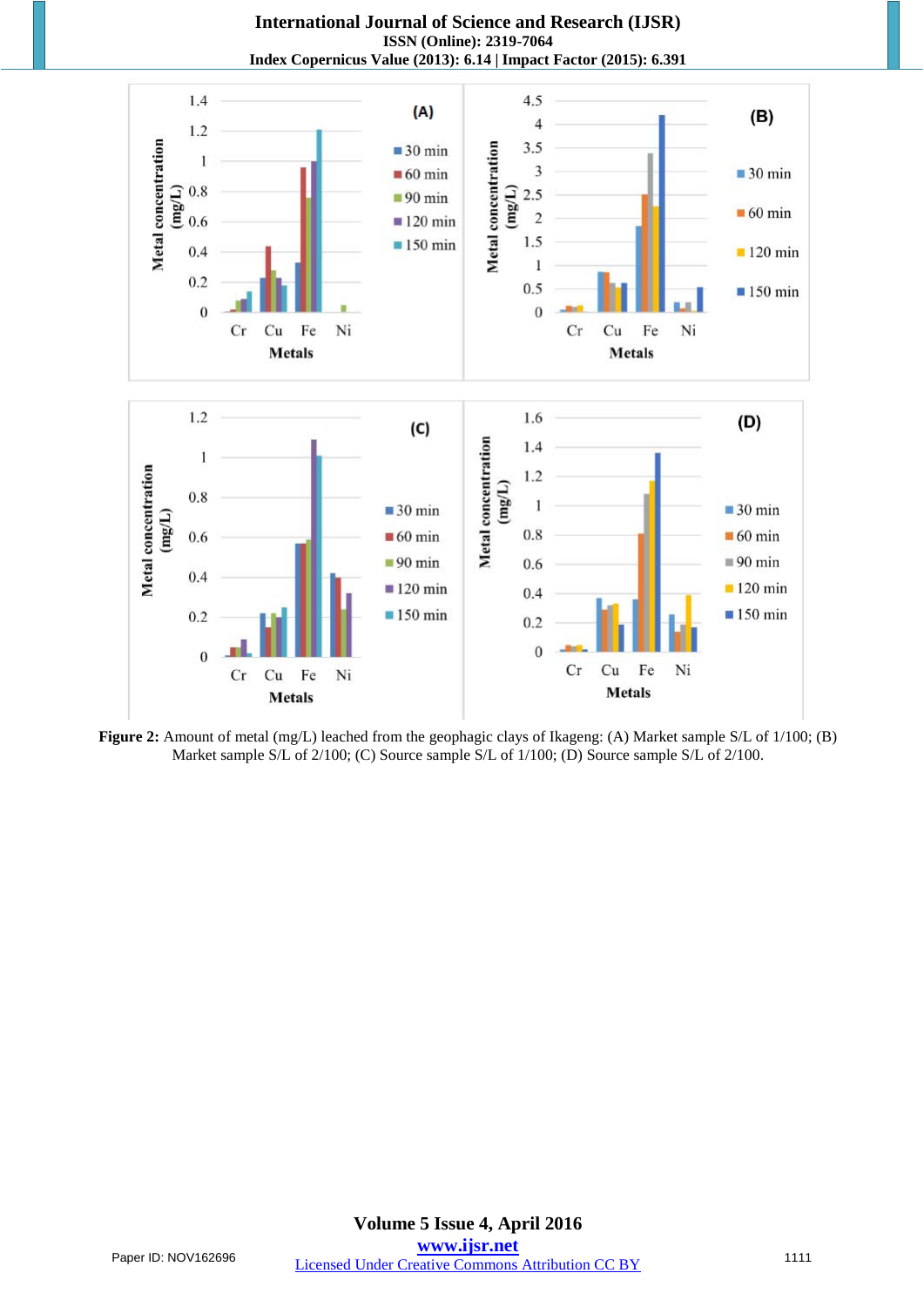**International Journal of Science and Research (IJSR) ISSN (Online): 2319-7064 Index Copernicus Value (2013): 6.14 | Impact Factor (2015): 6.391** 



**Figure 3:** Amount of metal (mg/L) leached from the geophagic clays of Pheramindi: (A) Market sample S/L of 1/100; (B) Market sample S/L of 2/100; (C) Source sample S/L of 1/100; (D) Source sample S/L of 2/100.

When compared to the adequate daily intake of trace elements in the human body, the amounts of elements released from all the geophagic clays samples were relatively high (Figure 1a -Figure3d). The Pb content that was leached from the Pheramindi samples was significantly higher (Figure 3a) than 20  $\mu$ g/L set as the standard limit for body function. The Cu content leached from all geophagic clays samples was in the range of 0.15 mg/L-0.85 mg/L, less than the standard limit of 1000 µg/L required for body function (Figure 1a - Figure3b). The amount of Zn leached from all the geophagic clays was below 3.81 mg/L which is within the standard limit required for body function, set as 5.0 mg/L.

The average concentration of leached Ni was in the range of 0.06 - 1.5 mg/L, but only 0.025 – 0.03 mg/kg /day is required for body functions. The average Co content in these geophagic clays was in the range of  $0.001 - 0.60$  mg/L, while the body requirement for this element is 0.002 – 0.1 mg/kg daily. Lead (Pb), Ni, Co and Fe were released in concentrations exceeding the value required for the proper functioning of the human body. The mobility of of the metals was mostly dependent on their initial concentration in the clay as well as the mineralogical composition of the clay.

#### **Micro-organisms and potential health risks**

Micro-organisms are found everywhere in our body, soil, water and plants. Bacteria can be either beneficial or harmful to people depending on their classification. Soil is an example of an extreme environment that contains large numbers of varied and specific bacteria. In this study, the bacterial community structure and species in the metagenomics of six samples were analysed. The results (Table 4) only show the selected microorganisms with potential effects to the geophagic individuals. The microorganisms that were found on the geophagic clays were introduced in the source and markets by either run-off water, human activities or occurred naturally. Most of the geophagists consume the clay without any pretreatment for disinfection, therefore exposing themselves to pathogenic microorganisms. In our recent study, it was demonstrated that the load of microorganisms in the clay can be significantly reduced by simply exposing the clay to sun light [28]. The risk of infection can at least be minimized through the use of sustainable pretreatment method such as solar disinfection.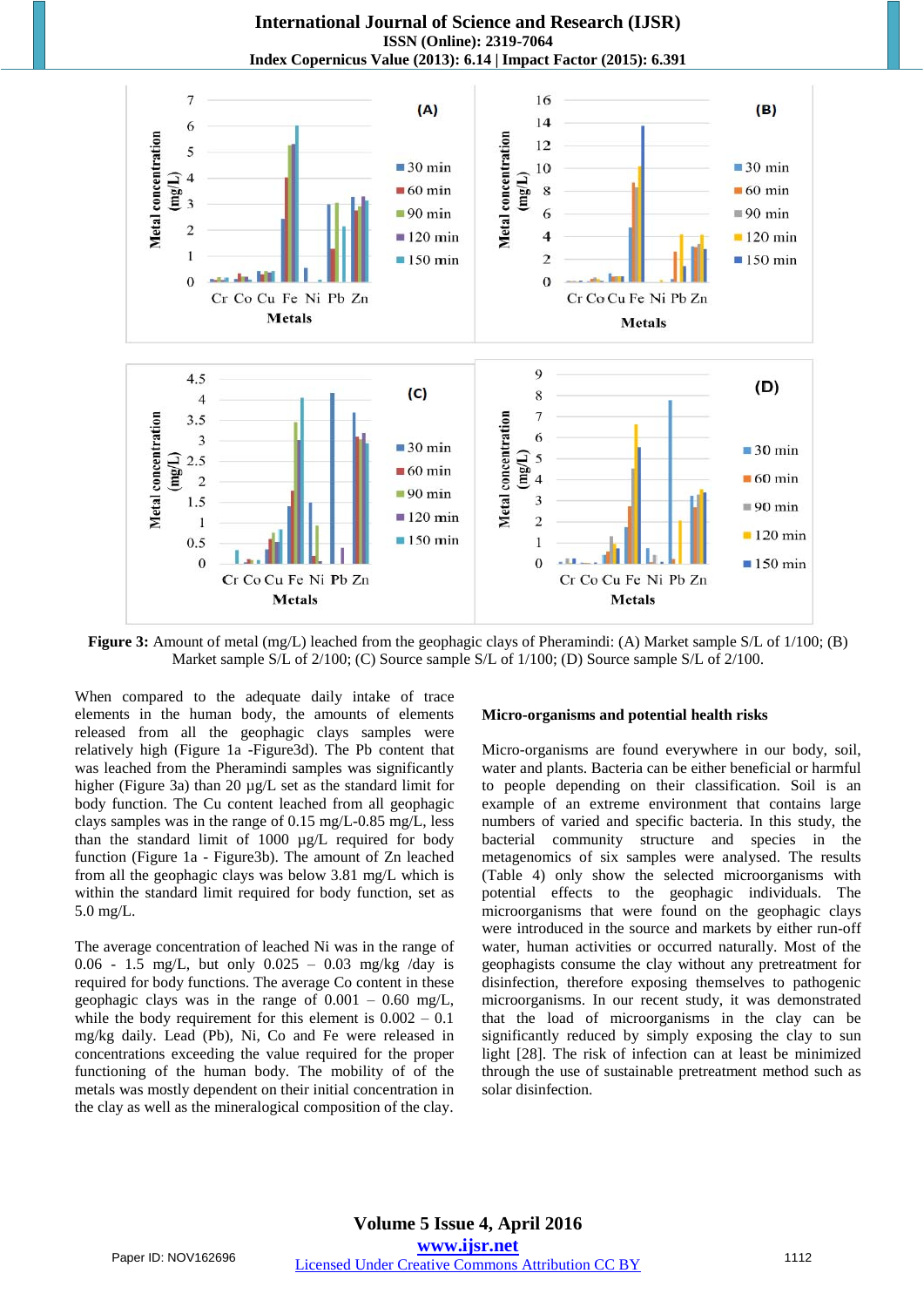# **International Journal of Science and Research (IJSR) ISSN (Online): 2319-7064 Index Copernicus Value (2013): 6.14 | Impact Factor (2015): 6.391**

**Table 4:** Microorganisms occurring in geophagic clays from Ikagneg, Phelandavha and Pheramindi samples and the potential health risks

| <b>Sampling</b> |                               | <b>Source</b>                                                                                                        | <b>Market</b>             |                                                                                                                                                 |  |
|-----------------|-------------------------------|----------------------------------------------------------------------------------------------------------------------|---------------------------|-------------------------------------------------------------------------------------------------------------------------------------------------|--|
| area            | <b>Microorganims</b>          | <b>Potential disease</b>                                                                                             | <b>Microorganims</b>      | <b>Potential disease</b>                                                                                                                        |  |
| <b>Ikageng</b>  | Pseudomonas<br>aeruginosa     | Urinary tract infection, Pneumoni,<br>Septic shock, Gastrointestinal<br>infection, Skin and soft tissue<br>infection | Mycobacterium sp          | Tuberculosis                                                                                                                                    |  |
|                 | Spiroplasmasp                 | Creutzfeldt-Jakob (CJD)                                                                                              | Tsukamurellasp            | Pneumonia                                                                                                                                       |  |
|                 | Pseudonocardiayunna<br>nensis | Brain and Renal inflammatory<br>disease, Chronic kidney disease                                                      | Pseudonocardiayunnanensis | Brain and renal inflammatory disease<br>,chronic kidney disease                                                                                 |  |
|                 | Propionibacterium<br>acnes    | Acens, Chronic blepharitis,<br>Endophthamitis                                                                        | Klebsiellaoxytoca         | Colitis and sepsis                                                                                                                              |  |
|                 |                               |                                                                                                                      | Pseudomonas aeruginosa    | Urinary tract infection, Pneumonia,<br>Septic shock, Gastrointestinal<br>infection and Skin and soft tissue<br>infection.                       |  |
|                 | Neisseria meningitidis        | Sepsin, Meningitis, Meningococcal<br>disease                                                                         | Shigellasonnei            | Diarrhea, Dysentery                                                                                                                             |  |
|                 | Synechcoccussp                | Cyanotoxins                                                                                                          | Escherichia coli          | Gastroenteritis, urinary infection,<br>neonatal meningitis                                                                                      |  |
|                 | Streptococcus<br>pneumoniae   | Pneumonia                                                                                                            | Pseudomonas sp            | Nosocomial infection, Urinary tract<br>infection, Pneumonia, Septic shock,<br>Gastrointestinal infection and Skin<br>and soft tissue infection. |  |
| Phelandavha     | Propionibacterium<br>acnes    | Acens, Chronic blepharitis,<br>Endophthamitis                                                                        | Propionibacterium acnes   | Acens, Chronic blepharitis,<br>Endophthamitis                                                                                                   |  |
|                 | Pseudomonas<br>aeruginosa     | Urinary tract infection, Pneumoni,<br>Septic shock, Gastrointestinal<br>infection, Skin and soft tissue<br>infection | Spiroplasmasp             | Creutzfeldt-Jakob (CJD)                                                                                                                         |  |
|                 | Alpha proteobacterium         | Bacteraemia                                                                                                          | Klebsiellaoxytoca         | Colitis and sepsis                                                                                                                              |  |
|                 | <b>Spiroplasmasp</b>          | Creutzfeldt-Jakob (CJD)                                                                                              | Mycobacterium avium       | Lungs infection                                                                                                                                 |  |
|                 | Streptococcusmitis            | Endocarditis                                                                                                         | Peptoniphilussp           | <b>Bloodstream</b> infection                                                                                                                    |  |
|                 | Streptococcus<br>agalactiae   | Neonatal sepsis, Postpartum<br>infection                                                                             | Streptococcus salivarius  | Endocarditis                                                                                                                                    |  |
| Pheramindi      | Propionibacterium<br>acnes    | Acens, Chronic blepharitis,<br>Endophthamitis                                                                        | citrobacteramalonaticus   | Neonatal meningitis, Gastroenteritis                                                                                                            |  |
|                 | Spiroplasmasp                 | Creutzfeldt-Jakob (CJD)                                                                                              | Lactobacillus jensenii    | Urinary tract infection, Pneumonia,<br>Septic shock, Gastrointestinal<br>infection and Skin and soft tissue<br>infection.                       |  |
|                 |                               |                                                                                                                      | Leptotrichiasp            | Endocarditis, Oral diseases                                                                                                                     |  |
|                 |                               |                                                                                                                      | Streptococcusmitis        | Endocarditis                                                                                                                                    |  |
|                 |                               |                                                                                                                      | Propionibacterium acnes   | Acens, Chronic blepharitis,<br>Endophthamitis                                                                                                   |  |
|                 |                               |                                                                                                                      | Pseudomonas sp            | Nosocomial infection, Urinary tract<br>infection, Pneumonia, Septic shock,<br>Gastrointestinal infection and Skin<br>and soft tissue infection. |  |

## **Susceptibility of Microorganisms**

Excessive concentration of heavy metals can be toxic to all organisms. When the soil is ingested and enter into the stomach which has the pH of 2, there is possible reaction with clay minerals and micronutrients contained in soil ingested [23, 29]. The acidic stomach cause a decrease in the pH of ingested clay (Table 3). The bacterial activity decreased over specified time (Figure 4, 5). Figure 4 shows that the number of bacteria in the clay decreases with the increased released of metals into solution; however it is likely that the decrease of the number of bacteria is a result of the combined inhibitory effect of metal and low pH. It has been reported that the physiochemical parameters such as pH, and metal ion concentration are correlated with microbial community composition [30]. The low pH in stomach increases the solubility of metals and other cations in the gastrointestinal tract [31; 32]. The concentration of metal was low at the initial time (25.3 mg at 30 min) and at the end of exposure the concentration of metals was 34.39 mg (Figure 4). The bacterial activity decreased over specified time ranged from 71.67 CFU\ml -38.33 CFU\ml (Figure 4, 5). Microorganisms that inhabit in metalcontaminated environment are able to develop many various types of resistance mechanisms in order to survive heavy metals, as results not all the bacteria were inhibited [31, 33].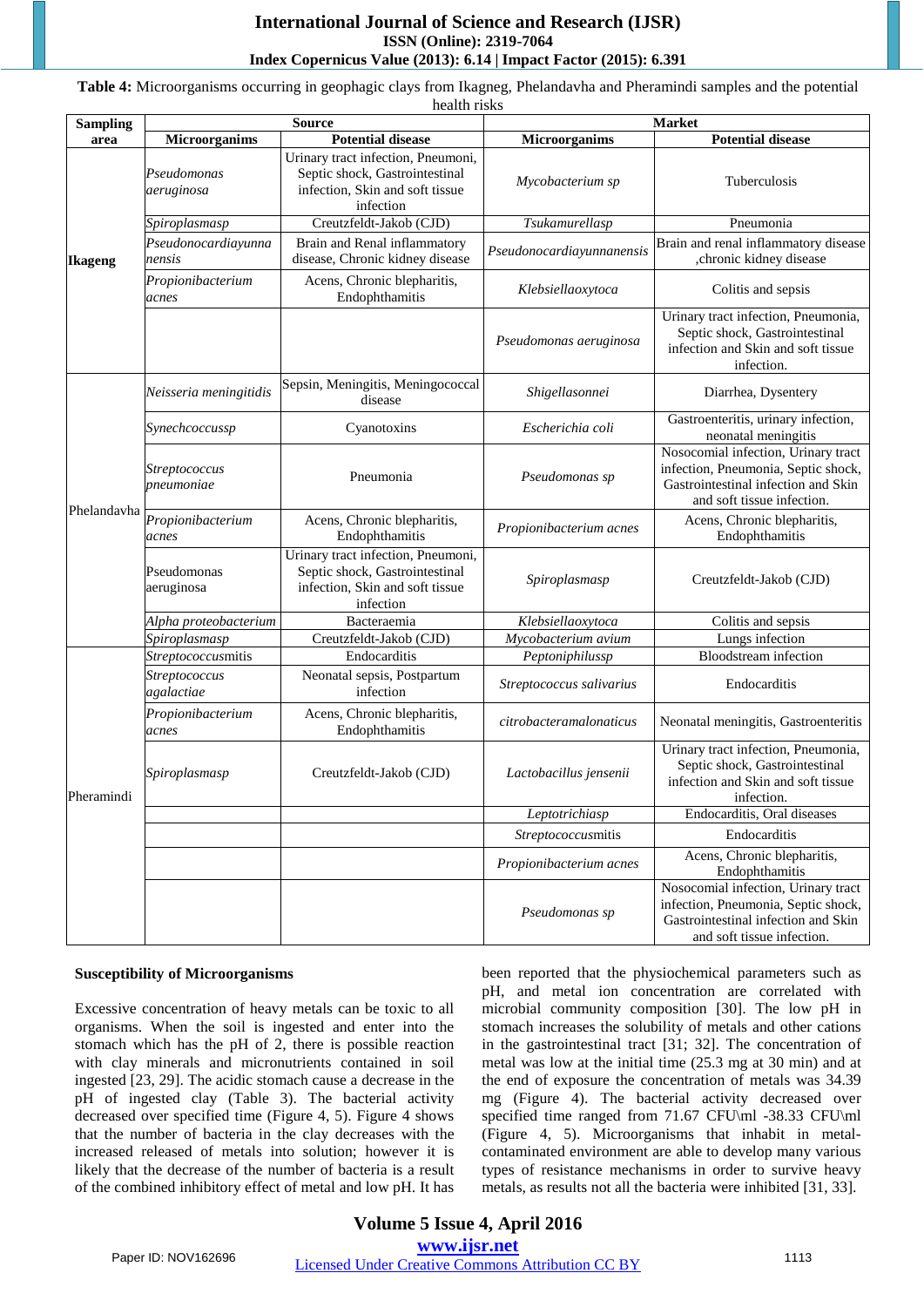**International Journal of Science and Research (IJSR) ISSN (Online): 2319-7064 Index Copernicus Value (2013): 6.14 | Impact Factor (2015): 6.391** 



**Figure 4:** The metals concentration released and the microorganism that survived

Study has reported that heavy metals (Pb, Cd, Hg, Ag, and Cr) are toxic at low concentration and have no known beneficial effects on bacterial cells [33]. Clay particles can also bind to metals cations and microbes and reduce the toxicity of certain metals towards microorganisms; metals such as Zn enter the crystal lattice and become unavailable to organism [34]. Clay minerals such as kaolinite and montmorillonite protect certain bacteria from inhibitory effect of metals [34]. The acidity of the environment increases solubility of metals and decreases the concentration of microorganisms (Table 3, Figure 5). The identification of microorganisms through sequencing of 16S rDNA showed that the more resistant species (still alive after two and half hours) included *Bacillus subtilis*, *Paenibacillus*,

*Bacillus cereus*, *Bacillus thuringiensis*, *Bacillus humi*and *Arthrobacterarilaitensis*which are all Gram-positive bacteria.Renal failure can be caused by *Paenibacillus sp*. The microbial concentration decreased significantly within the first 30 min while only a slight decrease was observed between 30 and 150 min(Figure 5). The acidity directly affects both metal release and bacterial activity. The low availability of organic carbon is extremely challenging and hostile environment affect the growth of microorganisms. Bacteria needs organic carbon to survive, this can be converted to energy and biomolecules required for cell structure [32].



**Figure 5:** The behavior of microorganism in the geophagic clay subjected to a simulated gastric fluid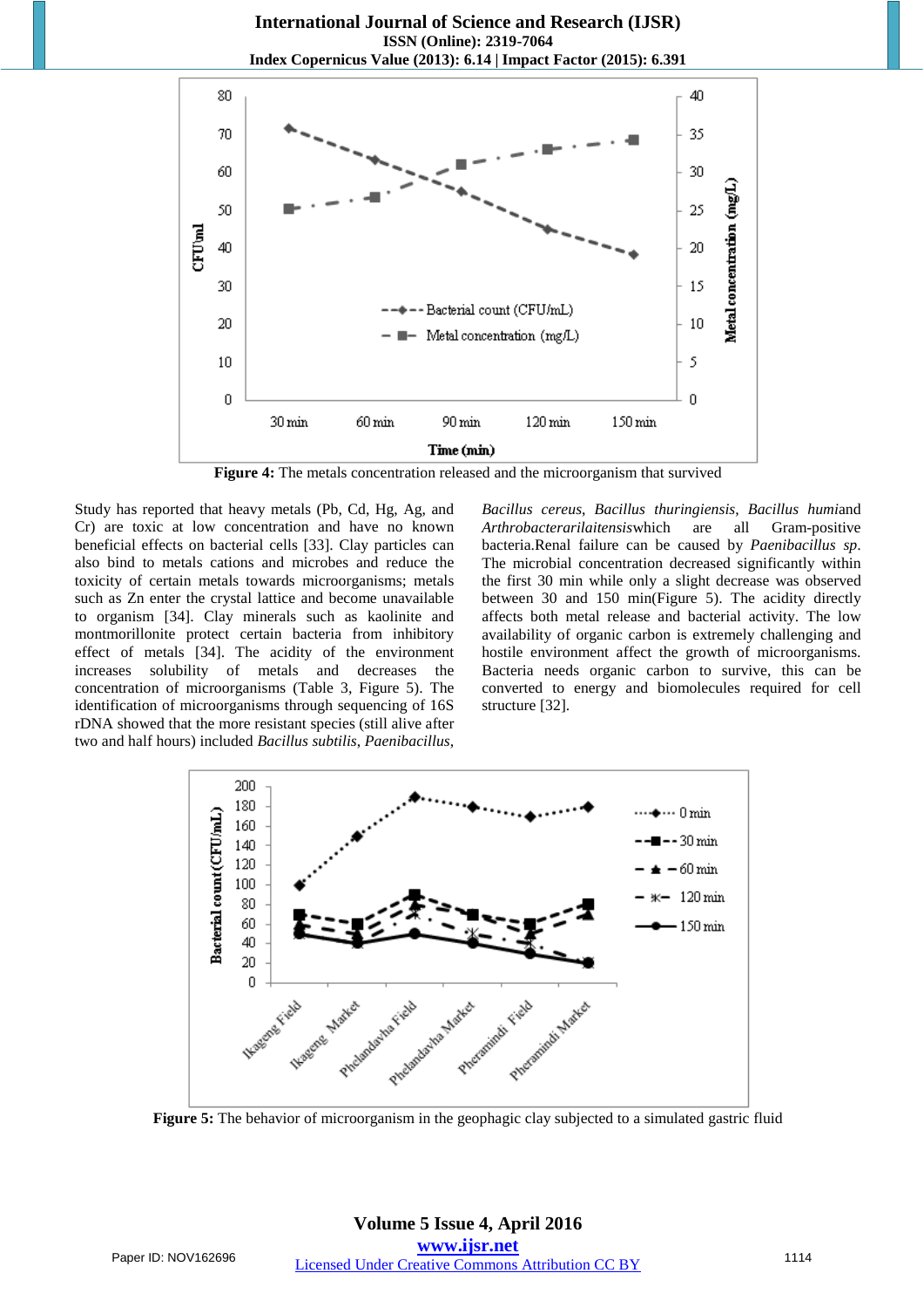# **4. Conclusion**

The aim of this study was to determine the susceptibility of microorganisms to conditions similar to the gastroinstestinal tract during ingestion of clays. Our findings show that low pH promotes the release of metals from the clays and the combination of acidity as well as increased concentration of metals contributes to the considerable reduction of the load of microorganisms in the clay. However, it was also found that microorganisms are not totally inhibited under such conditions; Gram-positive bacteria were found to resist after longer exposure and will therefore be likely to reach the intestine of geophagists alive. It therefore ensues that despite the adverse conditions in the estomach some microorganisms are likely to persist in the digestion system and cause disease. It is advisable for consumers to consider the pretreatment of clay prior to ingestion; affordable and sustainable technique such solar disinfection was found to be effective for the treatment of clay [28].

# **5. Acknowledgements**

The authors are grateful to the sponsor from the North-West University and the National Research Foundation (NRF) in South Africa. Any opinion, findings and conclusions or recommendations expressed in this material are those of the authors and therefore the NRF does not accept any liability in regard thereto.The authors appreciate the contribution of Mr N. Lemmer, and Mr G. Van Rensburg from the North-West University; Mr E. Malenga and Ms N. Baloyi from the University of Johannesburg in South Africa.

# **References**

- [1] Johnson EB. (1990). Pica.In:Walker HK ,Hall WD, Hurst JW, (editors).
- [2] Ekosse, G-I.E., de Jager, L. and Ngole, V (2010). Traditional mining and mineralogy of geophagic clays from Limpopo and Free State provinces, South Africa.African Journal of Biotechnology. 9(47): 8058 – 8067.
- [3] Woywodt A, Kiss A (2002). Geophagia: The history of earth-eating. Journal of the Royal Society of Medicine. 95: 143 – 146. 32: 2129 – 2135.
- [4] Young SL, Wilson JM, Hillier S, Delbos E, Ali SM, Stoltzfus RJ. (2010). Differences and Commonalities in Physical, Chemical and Mineralogical Properties of ZanzibariGeophagic Soils.Journal of Chemical Ecology. 36: 129 – 140.
- [5] Brand CE, de Jager L. Ekosse, G-I.E (2009). Possible Health Effects Associated With Human Geophagic Practice: An Overview. Medical Technology SA. 23(1): 11 - 13.
- [6] Walker ARP, Walker BF, Sookaria FI, Canaan RJ. (1997). Pica.Journal of health. 997(117), 280-284.
- [7] Reilly C, Henry J (2000). Why do humans consume soil? Nutrition Bulletin 25: 141–144.
- [8] Hunter JM (1973). Geophagy in Africa and in the United States: a culture-nutrition hypothesis, Geographical Review 63, 170–195.
- [9] Bisi-Johnson MA, Obi CL, Ekosse G-I.E (2010). Microbiological and health related perspectives of

geophagia: An overview. African Journal of Biotechnology. 9(19): 5784 – 5791.

- [10]Kawai K, Saathoff E, Antelman G, Msamanga G, Fawzi WW (2009). Geophagy (Soil-eating) in Relation to Anemia and Helminth Infection among HIV–Infected Pregnant Women in Tanzania.The American Journal of Tropical Medicine and Hygiene. 80(1): 36 – 43.
- [11] Halsted JA (1968). Geophagia in Man: Its Nature and Nutritional Effects. The American Journal of Clinical Nutrition. 21(12): 1384 - 1391.
- [12]Morman S.A, Plumlee S.G, Smith D.B. (2009). Application of *in vitro* extraction studies also involve using the simulated human gastric fluid to evaluate element bio accessibility in soils from a transect across the United States and Canada. Applied geovhemistry24:1454-14.63.
- [13]Fosso-Kankeu E, Mulaba-Bafubiandi AF. 2015. Sources of bacteria contaminating geophagic clays. In: GE Ekosse, VM Ngole, L de Jager, E Fosso-Kankeu (Eds). 2015. Human and Enzootic Geophagia: Ingested Soils and Practices. Lambert Academic Publishing.ISBN 978-0-620-64308-5.
- [14]Kutalek R, Wewalka G, Gundacker C, Nuier H, Wilson J, Haluza D, Huhulescu S, Hillier S, Jager M, Prinz A (2010). Geophagy and potential health implication: Geohelminths, microbes and heavy metals. Transaction of the royal society of tropic medicine and hygiene.104:787-795.
- [15]Callahan GN (2003). Eating Dirt. Emerging Infect. Dis. 9(8): 1016-1021.
- [16]Nchito M, Geissler PW, Mubila L, Friis H, Olsen A (2004). Effects of iron and multi-micronutrient supplementation on geophagy: a two-by-two factorial study among Zambian schoolchildren in Lusaka. Transactions of the Royal Society of Tropical Medicine and Hygiene. 98(4): 218 – 227
- [17]Kawai K, Saathoff E, Antelman G, Msamanga G, Fawzi WW (2009). Geophagy (Soil-eating) in Relation to Anemia and Helminth Infection among HIV–Infected Pregnant Women in Tanzania.The American Journal of Tropical Medicine and Hygiene. 80(1): 36 – 43.
- [18]Luoba, A.I., Geissler, P.W., Estambale, B., Ouma, J.H., Magnussen, P., Alusala, D., Ayah, R., Mwaniki, D. and Friis, H. (2004). Geophagy among pregnant and lactating women in Bodo District, western Kenya.Transactions of the Royal Society of Tropical Medicine and Hygiene. 98(12): 734 - 741.
- [19]Luoba, A.I., Geissler,P.W., Estambale, B., Ouma, J.H., Alusala, P., Ayah, R., Mwaniki, D., Magnussen, P. and Friis, H. (2005). Earth-eating and reinfection with intestinal helminths among pregnant and lactating women in western Kenya.Tropical Medicine and International Health. 10(3): 220 – 227.
- [20]Hoorman JJ, Islam R (2010). Understanding soil microbes and nutrients recycling.Agricultural and natural resource.The Ohio State University.SAG-16-10.
- [21]Zhu H, Hart CA, Sales D, Roberts NB. (2006). Bacterial killing in gastric juice – effect of pH and pepsin on *Escherichia coli* and *Helicobacter pylori.*Journal of Medical Microbiology (55) 1265–1270.
- [22]Baath E. **(**1989). Effects of heavy metals in soil on microbial processes and populations (a review).Water Air Soil Pollut.**47:**335–379.